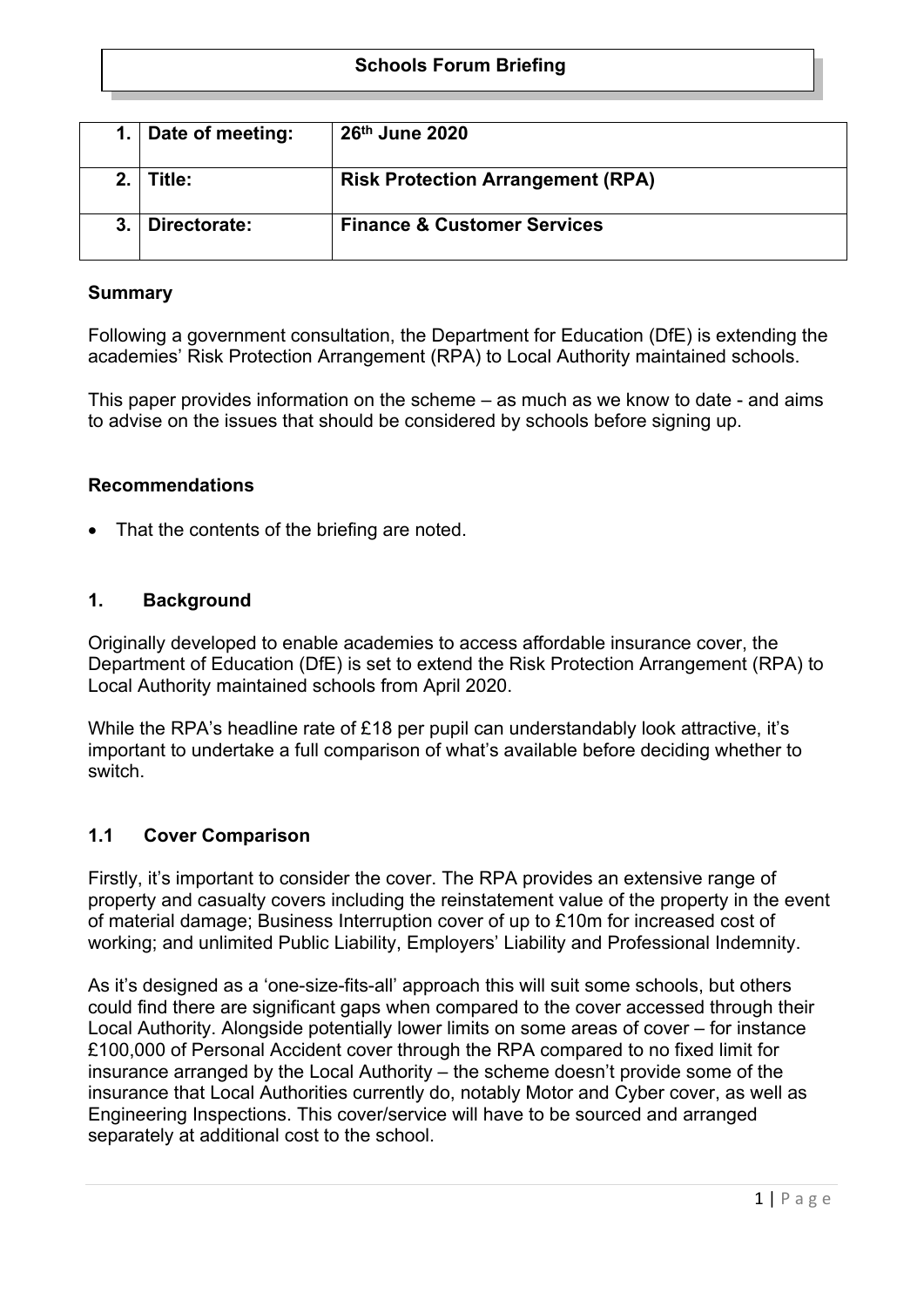Similarly, there are no guarantees as to how the RPA proposes to address any emerging heads of claim / risks that may occur in the future.

There are also concerns that as the RPA is a pooled pot of money, rather than an insurance policy placed with an external insurer, a run of large claims could cause serious problems. In the event of a string of high value losses exhausting pool reserves the scheme would be reliant on the DfE or Treasury to top up the pool to pay for these and future losses. Alternatively, they may turn to schools for additional funding and/or increased contributions, which some schools may not be able to afford.

Discretionary pooling arrangements don't provide any contractual guarantee of payment either now or in the future. If the Government (or a new Government?) decided that the RPA was no longer viable and terminated the scheme it's unclear whether the DfE would continue to pay claims that it wasn't legally obliged to honour or whether this liability would revert back to the Council, given that we still have statutory duties linked to the provision of education.

# **1.2 Support Services**

Cover is one element that needs to be considered but it's also important to note that the recharge the Local Authority makes to a school doesn't just comprise the cost of insurance.

As well as the cover, the Insurance Section also provides invaluable Insurance and Risk Management advice and guidance, a comprehensive claims handling service and other general support; such advice and assistance are not readily available from the RPA.

Additionally, while the RPA does include £100,000 of cover for legal expenses, in some situations this could be far below the value of the service and support provided by the Local Authority's Insurance Section and our designated legal partners.

It's worth noting that dealing with a complex Public or Employer's Liability insurance claim will often incur legal costs that far outweigh the damages awarded to the claimant. Such costs are currently absorbed in their entirety by the Council's Insurance Fund.

# **1.3 Break in Long Term Agreement**

As well as assessing how any losses would be treated under both arrangements, issues could also arise as a result of schools moving to the RPA that would impact on those schools who choose to remain insured by the Council.

Removing schools from an authority's insurance programme could be regarded by the insurers as a break in the Long-Term Agreement (LTA), potentially leading to increases in premiums. In the current hardening market, this could prove expensive. Rotherham is currently tied into a 3-year LTA (expiring  $27<sup>th</sup>$  February 2022) with an option for an additional 2 years beyond that.